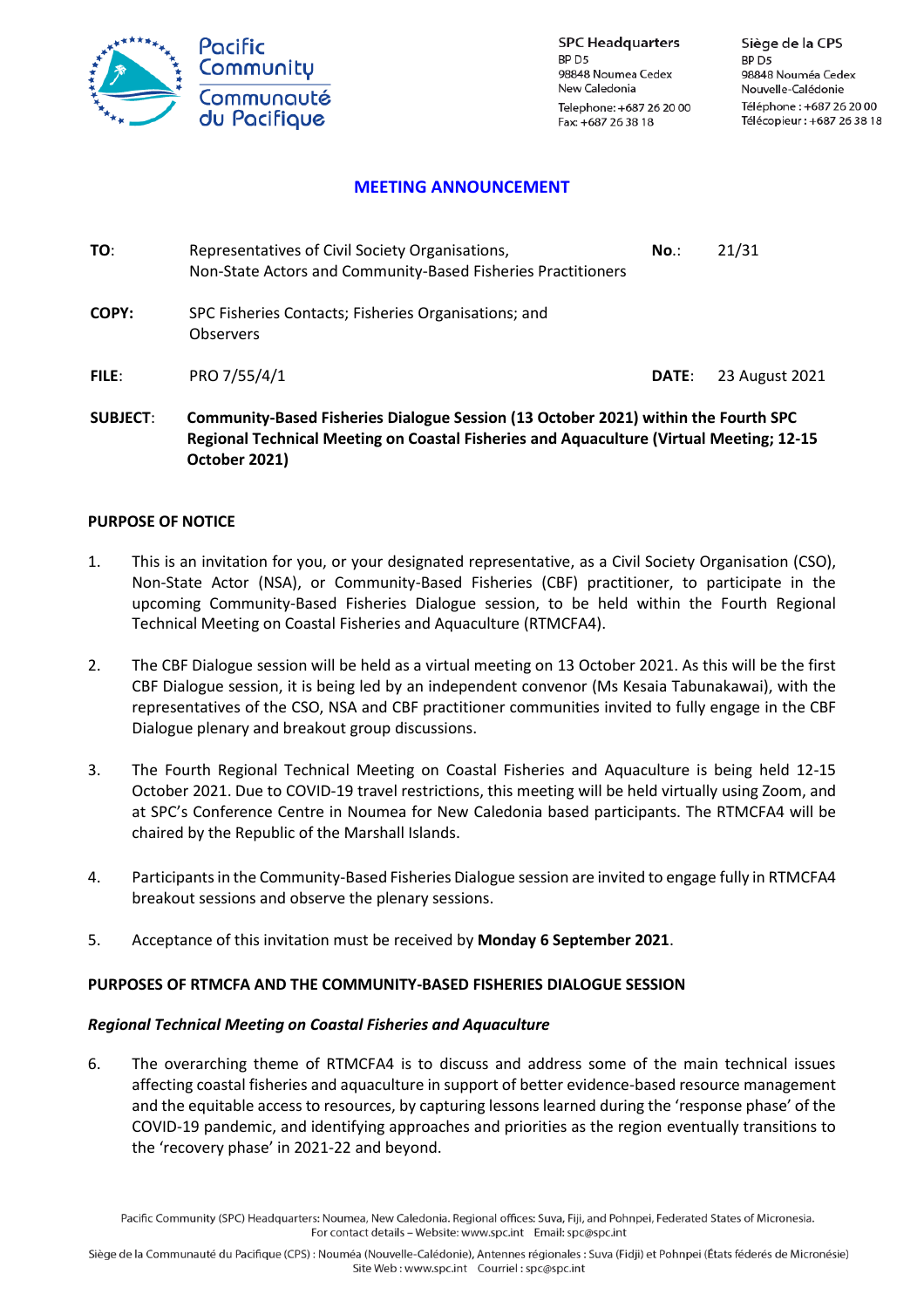- 7. The RTMCFA meetings are led by the technical staff of SPC member country and territory fisheries agencies and are intended to focus on specific priority issues based on input from SPC members. For the first three RTMCFA meetings the format of the meeting has been to maximise input through group discussions and plenary sessions. This will continue for RTMCFA4, but due to being a virtual meeting it will be focused on a limited number of high priority issues considered in a series of 2-hour sessions, with two sessions per day, over four days.
- 8. RTMCFA4 will be the first meeting to include the one-day Community-Based Fisheries Dialogue session convened by, and focused on, CSO, NSA and CBF practitioner participation. In the CBF Dialogue sessions the SPC member fisheries and aquaculture agency participants are invited to engage fully in any CBF Dialogue breakout sessions and observe the CBF Dialogue plenary sessions.
- 9. The CBF Dialogue outcomes will be reported back to the RTMCFA4 plenary on 15 October and be included in the record of the RTMCFA4 Outcomes.
- 10. The RTMCFA4 will report to the  $14<sup>th</sup>$  SPC Heads of Fisheries meeting in early 2022. This will include the outcomes of the Community-Based Fisheries Dialogue session.

# **Community-Based Fisheries Dialogue**

- 11. The purpose of the CBF Dialogue is to provide the CSO, NSA and CBF practitioner communities with an opportunity to provide information, advice and key needs, through the RTMCFA, to Heads of Fisheries to assist with informing Leaders on priority issues and needs associated with the sustainable use of coastal fisheries resources. It is also to provide an opportunity to share experiences and lessons from community-based initiatives to strengthen efforts to maintain productive and healthy ecosystems and their associated fisheries resources that are critical to the wellbeing of coastal communities.
- 12. Discussion supported by this dialogue will focus on issues of common regional significance to community-driven coastal fisheries generally.
- 13. As this will be the first CBF Dialogue session, in large part, it will focus on establishing an appropriate administrative foundation for future CBF Dialogue sessions. Participants are invited to advise and recommend future CBF Dialogue session arrangements relating to:
	- Terms of Reference for the CBF Dialogue session within the RTMCFA agenda;
	- Convening arrangements for the CBF Dialogue session; and
	- The processes for the selection of participants in future CBF Dialogue sessions.

An Information Paper outlining the proposed draft arrangements will be posted on the SPC RTMCFA4 web site (see below) by 1 September and circulated to CBF Dialogue participants for comment on registration.

- 14. *Background to the CBF Dialogue session:* Regional Fisheries Ministers, at their Special Meeting in 2019, requested the Pacific Community (SPC) to commission a review to, in part, provide options and recommendations for a new mechanism for increasing the engagement of civil society and non-state actors to give effect to the Pacific Island Forum Leaders' decision in relation to coastal fisheries (paragraph 10, 47th Leaders Communique, 2016).
- 15. SPC Member Heads of Fisheries, past participants of the Coastal Fisheries Working Group, civil society representatives, SPC staff, and other stakeholders were consulted during the independent review. The final proposed mechanism (referred to as the "CBF session") was reviewed, approved and endorsed by the 12<sup>th</sup> SPC Heads of Fisheries meeting (HoF12; May 2020) and endorsed by the 1<sup>st</sup> Regional Fisheries Ministers Meeting (RFMM1; August 2020).